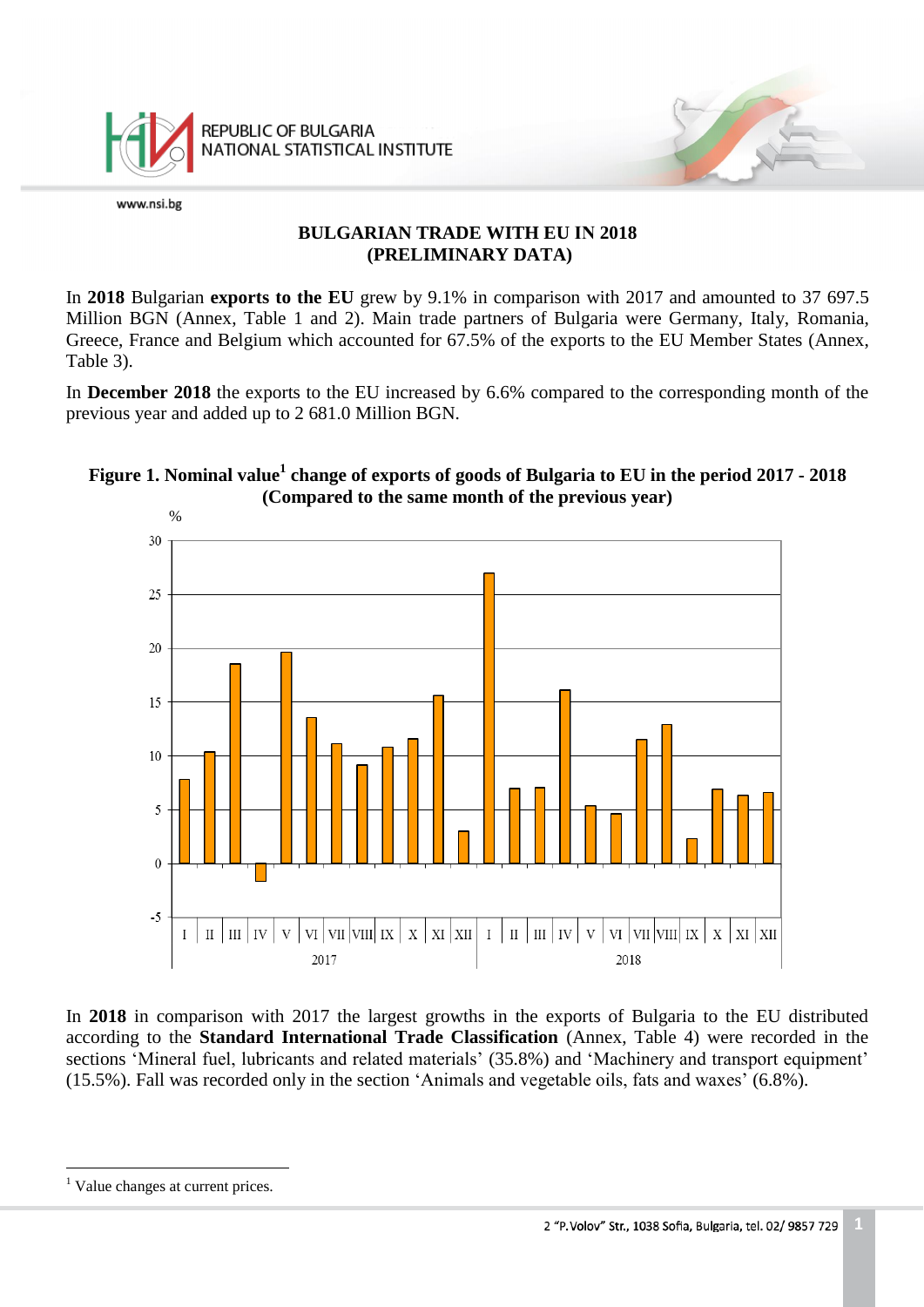

Bulgarian **imports from the EU** in **2018** increased by 5.5% compared to the previous year and reached 39 903.8 Million BGN at CIF prices (Annex, Tables 1 and 2). The largest amounts were reported for the goods imported from Germany, Italy, Romania, Spain and Greece (Annex, Table 3).

In **December 2018** the Bulgarian imports from the EU Member States dropped by 6.7% in comparison with December 2017 and amounted to 3 064.1 Million BGN.





In **2018** compared to 2017 the largest growth in imports from the EU distributed according to the **Standard International Trade Classification** was reported in the section 'Beverages and tobacco' (12.6%) while the most notable fall was observed in the section 'Mineral fuel, lubricants and related materials' (5.1%).

The **foreign trade balance** of Bulgaria (export FOB - import CIF) **with the EU** in 2018 was negative and added up to 2 206.3 Million BGN (Annex, Table 1). At FOB/FOB prices (after elimination of transport and insurance costs on imports) the trade balance was positive and amounted to 290.3 Million BGN.

a<br>B

<sup>&</sup>lt;sup>1</sup> Value changes at current prices.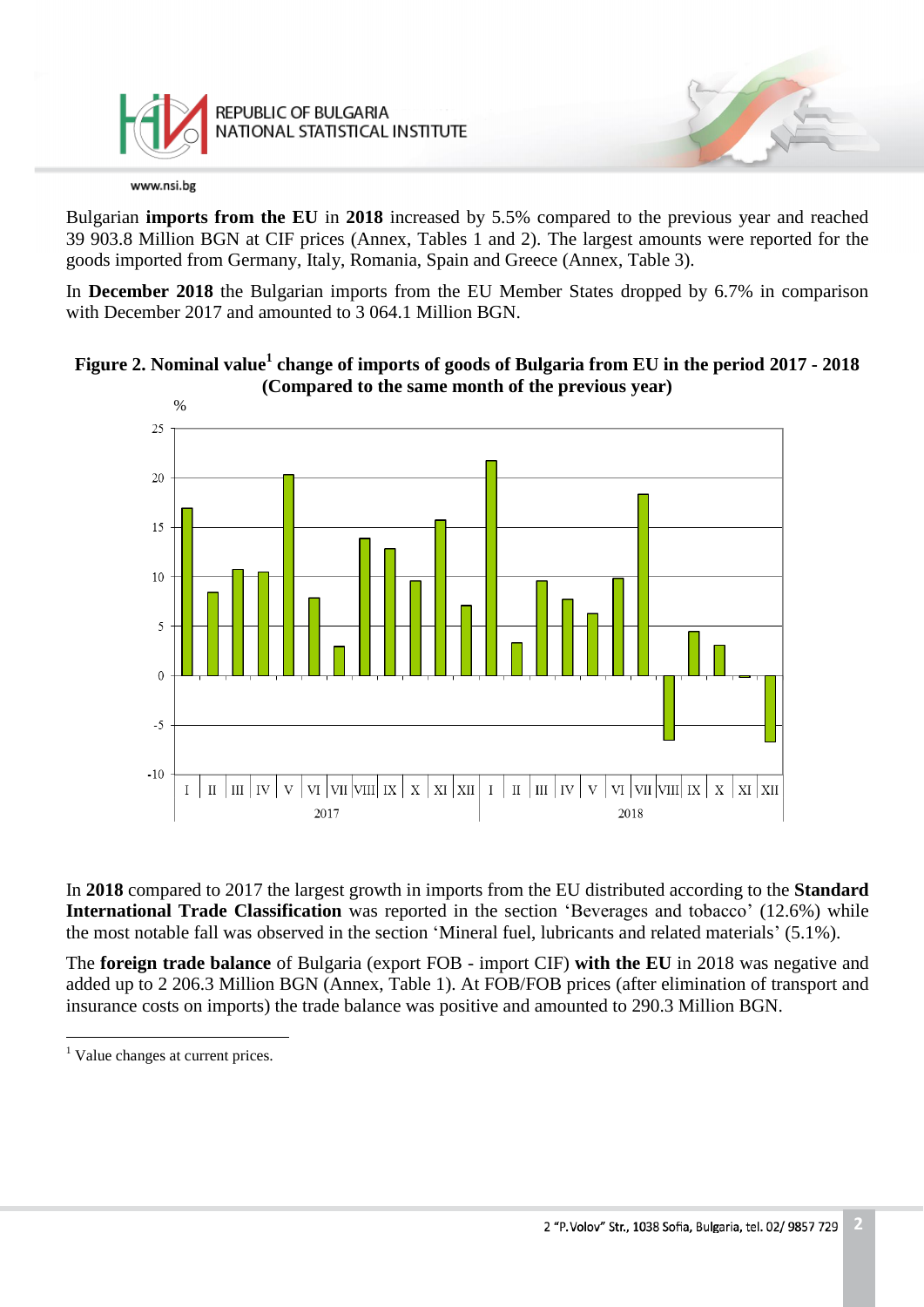



### **Annex**

**Table 1**

# **Exports, imports and trade balance of Bulgaria in 2017 and 2018 1 by months**

|                       |                      |         |         |                      |         |         |                                    |         |         |                         |           |               |                                         |          | (Million BGN) |
|-----------------------|----------------------|---------|---------|----------------------|---------|---------|------------------------------------|---------|---------|-------------------------|-----------|---------------|-----------------------------------------|----------|---------------|
| <b>Months/Periods</b> | <b>Exports - FOB</b> |         |         | <b>Imports - CIF</b> |         |         | <b>Imports - <math>FOB2</math></b> |         |         | Trade balance - FOB/CIF |           |               | Trade balance -<br>FOB/FOB <sup>2</sup> |          |               |
|                       | <b>Total</b>         | EU      | Non-EU  | <b>Total</b>         | EU      | Non-EU  | <b>Total</b>                       | EU      | Non-EU  | <b>Total</b>            | EU        | <b>Non-EU</b> | <b>Total</b>                            | EU       | Non-EU        |
| I.2017                | 3884.4               | 2438.2  | 1446.2  | 4233.0               | 2651.9  | 1581.1  | 3922.8                             | 2472.7  | 1450.1  | $-348.6$                | $-213.7$  | $-134.9$      | $-38.4$                                 | $-34.5$  | $-3.9$        |
| II.2017               | 4179.1               | 2524.3  | 1654.8  | 4430.9               | 2820.4  | 1610.5  | 4112.3                             | 2641.9  | 1470.4  | $-251.8$                | $-296.1$  | 44.3          | 66.8                                    | $-117.6$ | 184.4         |
| III.2017              | 4728.8               | 2973.3  | 1755.5  | 5309.2               | 3328.8  | 1980.4  | 4960.0                             | 3131.1  | 1828.9  | $-580.4$                | $-355.5$  | $-224.9$      | $-231.2$                                | $-157.8$ | $-73.4$       |
| <b>1 - III.2017</b>   | 12792.3              | 7935.8  | 4856.5  | 13973.1              | 8801.1  | 5172.0  | 12995.1                            | 8245.7  | 4749.4  | 1180.8                  | $-865.3$  | $-315.5$      | $-202.8$                                | $-309.9$ | 107.1         |
| IV.2017               | 4029.9               | 2496.3  | 1533.6  | 4675.3               | 2977.4  | 1697.9  | 4358.0                             | 2784.0  | 1574.0  | $-645.4$                | $-481.1$  | $-164.3$      | $-328.1$                                | $-287.7$ | $-40.4$       |
| V.2017                | 4587.8               | 2867.9  | 1719.9  | 4956.9               | 3162.9  | 1794.0  | 4621.6                             | 2969.   | 1652.5  | $-369.1$                | $-295.0$  | $-74.1$       | $-33.8$                                 | $-101.2$ | 67.4          |
| VI.2017               | 4785.6               | 3061.9  | 1723.7  | 4915.3               | 3131.   | 1784.2  | 4584.8                             | 2942.0  | 1642.8  | $-129.7$                | $-69.2$   | $-60.5$       | 200.8                                   | 119.9    | 80.9          |
| <b>IV - VI.2017</b>   | 13403.3              | 8426.1  | 4977.2  | 14547.5              | 9271.4  | 5276.1  | 13564.4                            | 8695.1  | 4869.3  | $-1144.2$               | $-845.3$  | $-298.9$      | $-161.1$                                | $-269.0$ | 107.9         |
| I - VI.2017           | 26195.6              | 16361.9 | 9833.7  | 28520.6              | 18072.5 | 10448.1 | 26559.5                            | 16940.8 | 9618.7  | $-2325.0$               | $-1710.6$ | $-614.4$      | $-363.9$                                | $-578.9$ | 215.0         |
| VII.2017              | 4831.                | 3135.4  | 1695.7  | 4732.6               | 3010.   | 1722.5  | 4419.4                             | 2828.8  | 1590.6  | 98.5                    | 125.3     | $-26.8$       | 411.7                                   | 306.6    | 105.1         |
| VIII.2017             | 4586.3               | 2925.5  | 1660.8  | 4978.2               | 3174.3  | 1803.9  | 4598.8                             | 2938.7  | 1660.1  | $-391.9$                | $-248.8$  | $-143.1$      | $-12.5$                                 | $-13.2$  | 0.7           |
| IX.2017               | 4768.4               | 3151.1  | 1617.3  | 4716.9               | 3095.2  | 1621.7  | 4387.1                             | 2910.4  | 1476.7  | 51.5                    | 55.9      | $-4.4$        | 381.3                                   | 240.7    | 140.6         |
| VII - IX.2017         | 14185.8              | 9212.0  | 4973.8  | 14427.7              | 9279.6  | 5148.1  | 13405.3                            | 8677.9  | 4727.4  | $-241.9$                | $-67.6$   | $-174.3$      | 780.5                                   | 534.1    | 246.4         |
| $I - IX.2017$         | 40381.4              | 25573.9 | 14807.5 | 42948.3              | 27352.1 | 15596.2 | 39964.8                            | 25618.7 | 14346.1 | $-2566.9$               | $-1778.2$ | $-788.7$      | 416.6                                   | $-44.8$  | 461.4         |
| X.2017                | 5005.2               | 3238.9  | 1766.3  | 5457.6               | 3563.8  | 1893.8  | 5064.6                             | 3330.3  | 1734.3  | $-452.4$                | $-324.9$  | $-127.5$      | $-59.4$                                 | $-91.4$  | 32.0          |
| XI.2017               | 4953.1               | 3218.6  | 1734.5  | 5489.6               | 3608.5  | 1881.1  | 5114.1                             | 3376.4  | 1737.7  | $-536.5$                | $-389.9$  | $-146.6$      | $-161.0$                                | $-157.8$ | $-3.2$        |
| XII.2017              | 4258.8               | 2515.2  | 1743.6  | 5337.9               | 3283.4  | 2054.5  | 4956.6                             | 3066.2  | 1890.4  | $-1079.1$               | $-768.2$  | $-310.9$      | $-697.8$                                | $-551.0$ | $-146.8$      |
| X - XII.2017          | 14217.1              | 8972.7  | 5244.4  | 16285.1              | 10455.7 | 5829.4  | 15135.3                            | 9772.9  | 5362.4  | $-2068.0$               | $-1483.0$ | $-585.0$      | $-918.2$                                | $-800.2$ | $-118.0$      |
| I - XII.2017          | 54598.5              | 34546.6 | 20051.9 | 59233.4              | 37807.8 | 21425.6 | 55100.1                            | 35391.6 | 19708.5 | -4634.9                 | $-3261.2$ | $-1373.7$     | $-501.6$                                | $-845.0$ | 343.4         |

 $1$  Data are preliminary as of 13-th of March 2019.

 $2^{2}$  By data of BNB for the transport costs.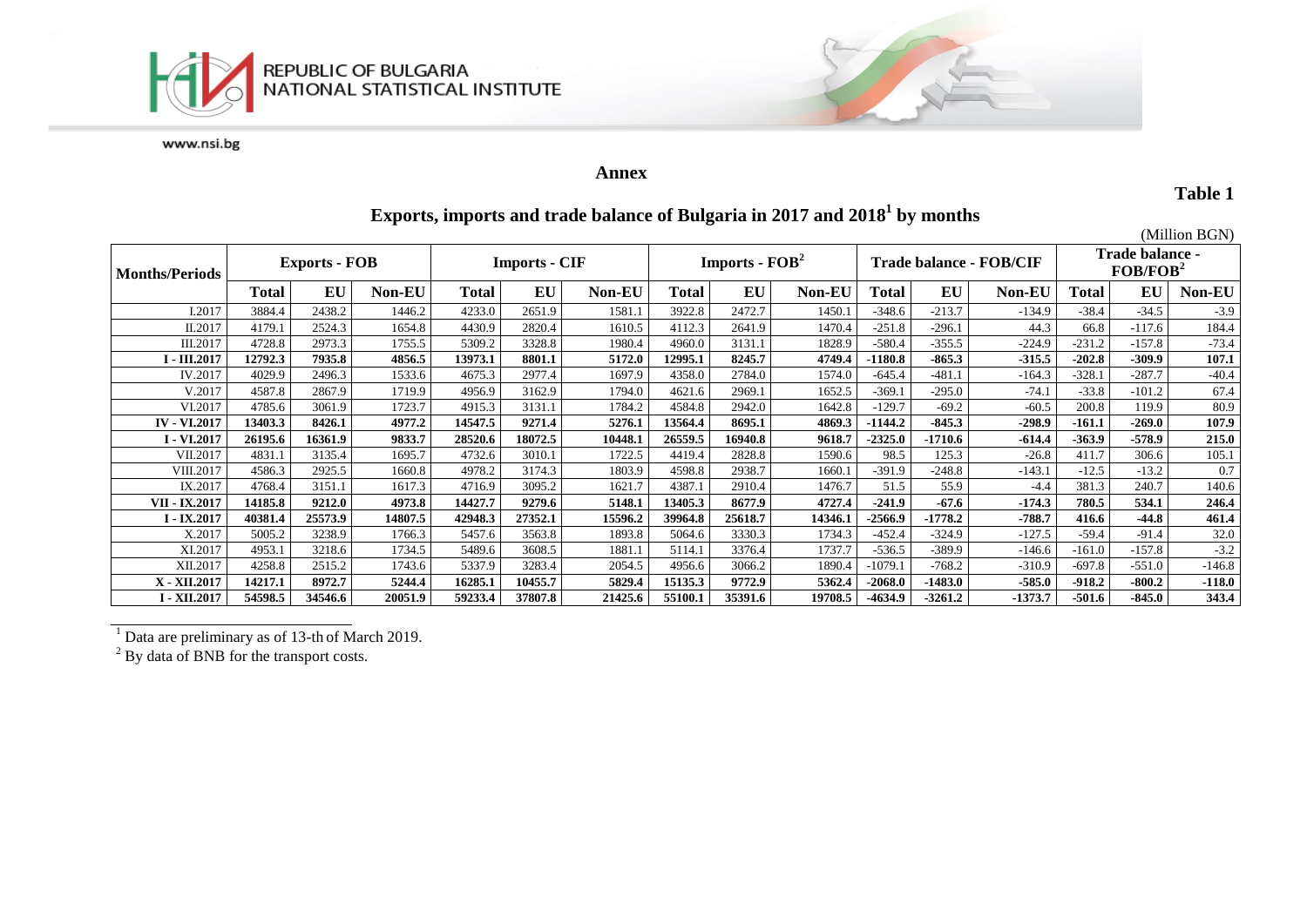



## **Table 1**

| (Continued and end)   |                      |         |               |                      |         |               |                                    |         |            |                                |           |               |                                                |          | (Million BGN) |
|-----------------------|----------------------|---------|---------------|----------------------|---------|---------------|------------------------------------|---------|------------|--------------------------------|-----------|---------------|------------------------------------------------|----------|---------------|
|                       | <b>Exports - FOB</b> |         |               | <b>Imports - CIF</b> |         |               | <b>Imports - <math>FOB2</math></b> |         |            | <b>Trade balance - FOB/CIF</b> |           |               | <b>Trade balance -</b><br>FOB/FOB <sup>2</sup> |          |               |
| <b>Months/Periods</b> | Total                | EU      | <b>Non-EU</b> | <b>Total</b>         | EU      | <b>Non-EU</b> | Total                              | EU      | Non-<br>EU | Total                          | EU        | <b>Non-EU</b> | <b>Total</b>                                   | EU       | Non-EU        |
| I.2018                | 4393.5               | 3096.8  | 1296.7        | 5057.1               | 3228.7  | 1828.4        | 4678.8                             | 3011.6  | 1667.2     | $-663.6$                       | $-131.9$  | $-531.7$      | $-285.3$                                       | 85.2     | $-370.5$      |
| II.2018               | 3904.4               | 2700.7  | 1203.7        | 4568.0               | 2914.7  | 1653.3        | 4256.2                             | 2742.3  | 1513.9     | $-663.6$                       | $-214.0$  | $-449.6$      | $-351.8$                                       | $-41.6$  | $-310.2$      |
| III.2018              | 4505.9               | 3183.0  | 1322.9        | 5117.9               | 3647.6  | 1470.3        | 4759.0                             | 3407.5  | 1351.5     | $-612.0$                       | -464.6    | $-147.4$      | $-253.1$                                       | $-224.5$ | $-28.6$       |
| $-III.2018$           | 12803.8              | 8980.5  | 3823.3        | 14743.0              | 9791.0  | 4952.0        | 13694.0                            | 9161.4  | 4532.6     | $-1939.2$                      | $-810.5$  | $-1128.7$     | $-890.2$                                       | $-180.9$ | $-709.3$      |
| IV.2018               | 4236.2               | 2899.2  | 1337.0        | 4965.7               | 3208.7  | 1757.0        | 4609.4                             | 2997.6  | 1611.8     | $-729.5$                       | $-309.5$  | $-420.0$      | $-373.2$                                       | $-98.4$  | $-274.8$      |
| V.2018                | 4324.2               | 3023.0  | 1301.2        | 5162.4               | 3361.0  | 1801.4        | 4800.8                             | 3147.1  | 1653.7     | $-838.2$                       | $-338.0$  | $-500.2$      | $-476.6$                                       | $-124.1$ | $-352.5$      |
| VI.2018               | 4831.6               | 3202.5  | 1629.         | 5501.5               | 3438.7  | 2062.8        | 5113.1                             | 3223.2  | 1889.9     | $-669.9$                       | $-236.2$  | $-433.7$      | $-281.5$                                       | $-20.7$  | $-260.8$      |
| <b>IV - VI.2018</b>   | 13392.0              | 9124.7  | 4267.3        | 15629.6              | 10008.4 | 5621.2        | 14523.3                            | 9367.9  | 5155.4     | $-2237.6$                      | $-883.7$  | $-1353.9$     | $-1131.3$                                      | $-243.2$ | $-888.1$      |
| <b>I</b> - VI.2018    | 26195.8              | 18105.2 | 8090.6        | 30372.6              | 19799.4 | 10573.2       | 28217.3                            | 18529.3 | 9688.0     | $-4176.8$                      | 1694.2    | $-2482.6$     | $-2021.5$                                      | $-424.1$ | $-1597.4$     |
| VII.2018              | 5059.5               | 3496.3  | 1563.2        | 5608.4               | 3562.6  | 2045.8        | 5200.2                             | 3339.7  | 1860.5     | $-548.9$                       | $-66.3$   | $-482.6$      | $-140.7$                                       | 156.6    | $-297.3$      |
| VIII.2018             | 4668.0               | 3303.0  | 1365.0        | 4968.4               | 2968.0  | 2000.4        | 4612.4                             | 2777.5  | 1834.9     | $-300.4$                       | 335.0     | $-635.4$      | 55.6                                           | 525.5    | $-469.9$      |
| IX.2018               | 4721.5               | 3225.2  | 1496.3        | 5166.1               | 3234.1  | 1932.0        | 4790.6                             | 3037.3  | 1753.3     | -444.6                         | $-8.9$    | $-435.7$      | $-69.1$                                        | 187.9    | $-257.0$      |
| VII - IX.2018         | 14449.0              | 10024.5 | 4424.5        | 15742.9              | 9764.7  | 5978.2        | 14603.2                            | 9154.5  | 5448.7     | $-1293.9$                      | 259.8     | $-1553.7$     | $-154.2$                                       | 870.0    | $-1024.2$     |
| $I - IX.2018$         | 40644.8              | 28129.7 | 12515.1       | 46115.5              | 29564.1 | 16551.4       | 42820.5                            | 27683.8 | 15136.7    | $-5470.7$                      | -1434.4   | $-4036.3$     | $-2175.7$                                      | 445.9    | $-2621.6$     |
| X.2018                | 5389.9               | 3463.3  | 1926.6        | 6228.5               | 3673.9  | 2554.6        | 5787.3                             | 3458.5  | 2328.8     | $-838.6$                       | $-210.6$  | $-628.0$      | $-397.4$                                       | 4.8      | $-402.2$      |
| XI.2018               | 5042.6               | 3423.5  | 1619.1        | 5686.3               | 3601.7  | 2084.6        | 5307.1                             | 3384.0  | 1923.1     | $-643.7$                       | $-178.2$  | $-465.5$      | $-264.5$                                       | 39.5     | $-304.0$      |
| XII.2018              | 4169.6               | 2681.0  | 1488.6        | 4886.1               | 3064.1  | 1822.0        | 4565.1                             | 2880.9  | 1684.2     | $-716.5$                       | $-383.1$  | $-333.4$      | $-395.5$                                       | $-199.9$ | $-195.6$      |
| X - XII.2018          | 14602.1              | 9567.8  | 5034.3        | 16800.9              | 10339.7 | 6461.2        | 15659.5                            | 9723.4  | 5936.1     | $-2198.8$                      | -771.9    | $-1426.9$     | $-1057.4$                                      | $-155.6$ | $-901.8$      |
| I - XII.2018          | 55246.9              | 37697.5 | 17549.4       | 62916.4              | 39903.8 | 23012.6       | 58480.0                            | 37407.2 | 21072.8    | $-7669.5$                      | $-2206.3$ | $-5463.2$     | $-3233.1$                                      | 290.3    | $-3523.4$     |

# **Exports, imports and trade balance of Bulgaria in 2017 and 2018 1 by months**

<sup>1</sup> Data are preliminary as of 13-th of March 2019.

 $2^{2}$  By data of BNB for the transport costs.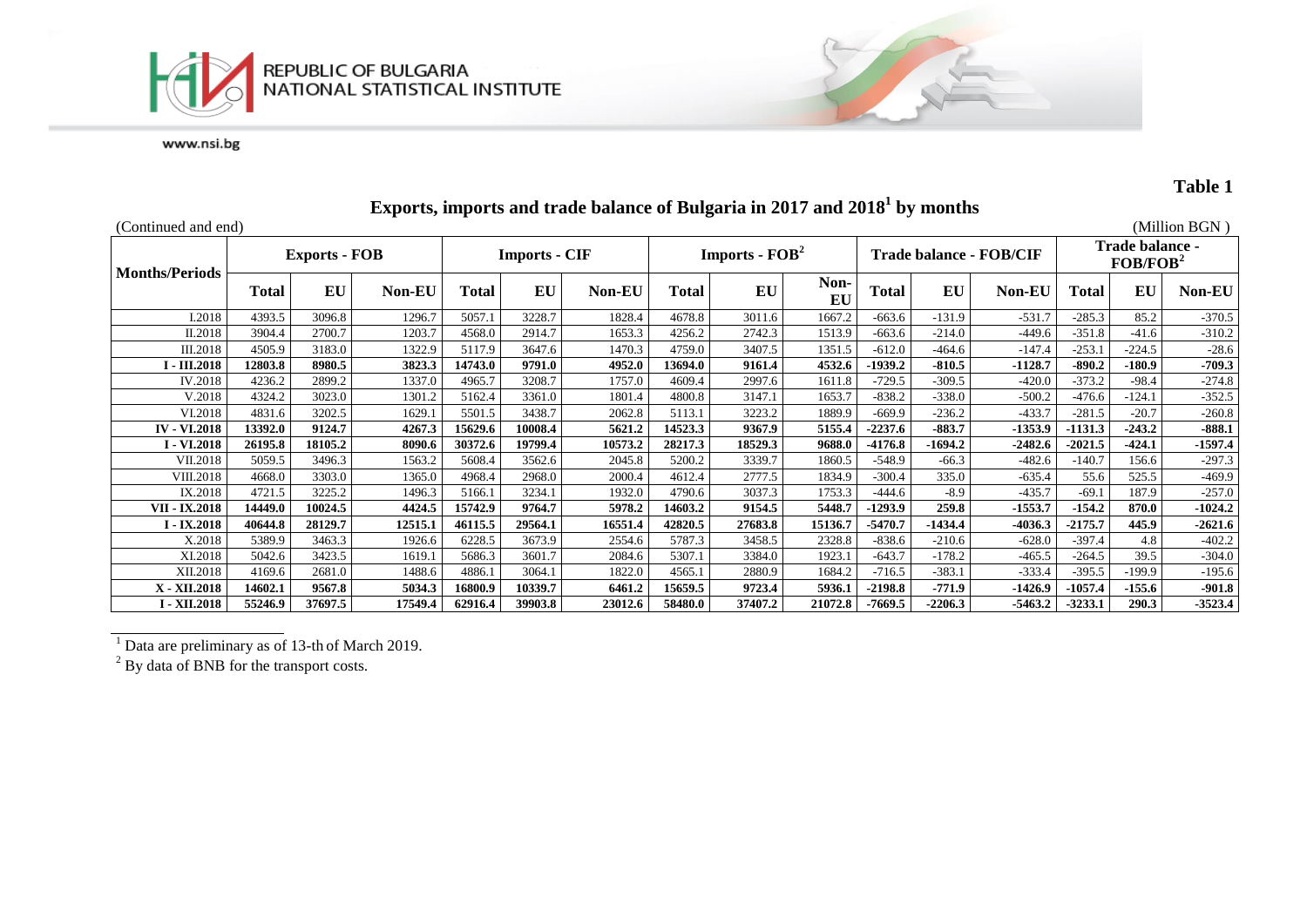

## **Table 2**

### **Value changes of exports and imports of Bulgaria in 2018 1 compared to the same period of the previous year**

|                       |              |                      |               |              |                      |         |                      |        | (Per cent) |  |
|-----------------------|--------------|----------------------|---------------|--------------|----------------------|---------|----------------------|--------|------------|--|
|                       |              | <b>Exports - FOB</b> |               |              | <b>Imports - CIF</b> |         | <b>Imports - FOB</b> |        |            |  |
| <b>Months/Periods</b> | <b>Total</b> | EU                   | <b>Non-EU</b> | <b>Total</b> | EU                   | Non-EU  | <b>Total</b>         | EU     | Non-EU     |  |
| I                     | 13.1         | 27.0                 | $-10.3$       | 19.5         | 21.8                 | 15.6    | 19.3                 | 21.8   | 15.0       |  |
| $\mathbf{I}$          | $-6.6$       | 7.0                  | $-27.3$       | 3.1          | 3.3                  | 2.7     | 3.5                  | 3.8    | 3.0        |  |
| III                   | $-4.7$       | 7.1                  | $-24.6$       | $-3.6$       | 9.6                  | $-25.8$ | $-4.1$               | 8.8    | $-26.1$    |  |
| $I - III$             | 0.1          | 13.2                 | $-21.3$       | 5.5          | 11.2                 | $-4.3$  | 5.4                  | 11.1   | $-4.6$     |  |
| IV                    | 5.1          | 16.1                 | $-12.8$       | 6.2          | 7.8                  | 3.5     | 5.8                  | 7.7    | 2.4        |  |
| V                     | $-5.7$       | 5.4                  | $-24.3$       | 4.1          | 6.3                  | 0.4     | 3.9                  | 6.0    | 0.1        |  |
| VI                    | 1.0          | 4.6                  | $-5.5$        | 11.9         | 9.8                  | 15.6    | 11.5                 | 9.6    | 15.0       |  |
| <b>IV</b> - VI        | $-0.1$       | 8.3                  | $-14.3$       | 7.4          | 7.9                  | 6.5     | 7.1                  | 7.7    | 5.9        |  |
| $I - VI$              | 0.0          | 10.7                 | $-17.7$       | 6.5          | 9.6                  | 1.2     | 6.2                  | 9.4    | 0.7        |  |
| <b>VII</b>            | 4.7          | 11.5                 | $-7.8$        | 18.5         | 18.4                 | 18.8    | 17.7                 | 18.1   | 17.0       |  |
| <b>VIII</b>           | 1.8          | 12.9                 | $-17.8$       | $-0.2$       | $-6.5$               | 10.9    | 0.3                  | $-5.5$ | 10.5       |  |
| IX                    | $-1.0$       | 2.4                  | $-7.5$        | 9.5          | 4.5                  | 19.1    | 9.2                  | 4.4    | 18.7       |  |
| VII - IX              | 1.9          | 8.8                  | $-11.0$       | 9.1          | 5.2                  | 16.1    | 8.9                  | 5.5    | 15.3       |  |
| $I - IX$              | 0.7          | 10.0                 | $-15.5$       | 7.4          | 8.1                  | 6.1     | 7.1                  | 8.1    | 5.5        |  |
| X                     | 7.7          | 6.9                  | 9.1           | 14.1         | 3.1                  | 34.9    | 14.3                 | 3.8    | 34.3       |  |
| XI                    | 1.8          | 6.4                  | $-6.7$        | 3.6          | $-0.2$               | 10.8    | 3.8                  | 0.2    | 10.7       |  |
| XII                   | $-2.1$       | 6.6                  | $-14.6$       | $-8.5$       | $-6.7$               | $-11.3$ | $-7.9$               | $-6.0$ | $-10.9$    |  |
| $X - XII$             | 2.7          | 6.6                  | $-4.0$        | 3.2          | $-1.1$               | 10.8    | 3.5                  | $-0.5$ | 10.7       |  |
| $I - XII$             | 1.2          | 9.1                  | $-12.5$       | 6.2          | 5.5                  | 7.4     | 6.1                  | 5.7    | 6.9        |  |

 $\frac{1}{1}$  Data are preliminary as of 13-th of March 2019.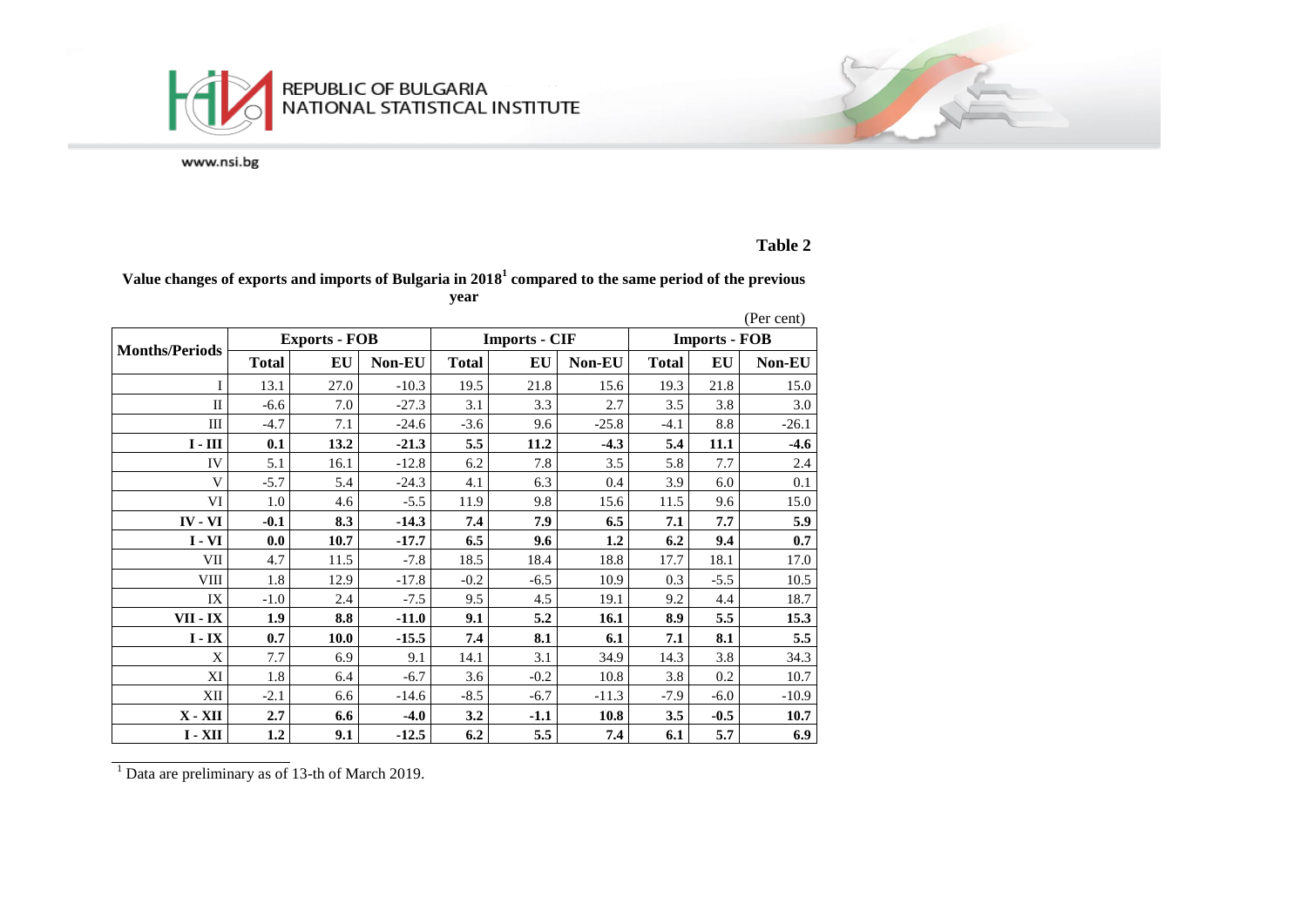



**Table 3**

## **Exports, imports and trade balance by groups of countries and main partner countries<sup>1</sup>of Bulgaria in 2017 and 2018 2**

|                                |                    | <b>Exports - FOB</b> |                                                           |                    | <b>Imports - CIF</b> | Trade balance -<br><b>FOB/CIF</b>                         |                    |           |
|--------------------------------|--------------------|----------------------|-----------------------------------------------------------|--------------------|----------------------|-----------------------------------------------------------|--------------------|-----------|
| <b>Countries and groups of</b> | 2017               | 2018                 | Change<br>compared                                        | 2017               | 2018                 | Change<br>compared                                        | 2017               | 2018      |
| countries                      | <b>Million BGN</b> |                      | to the same<br>period of<br>the<br>previous<br>year - $%$ | <b>Million BGN</b> |                      | to the same<br>period of<br>the<br>previous<br>year - $%$ | <b>Million BGN</b> |           |
| <b>Total</b>                   | 54598.5            | 55246.9              | 1.2                                                       | 59233.4            | 62916.4              | 6.2                                                       | $-4634.9$          | $-7669.5$ |
| EU                             | 34546.6            | 37697.5              | 9.1                                                       | 37807.8            | 39903.8              | 5.5                                                       | $-3261.2$          | $-2206.3$ |
| Austria                        | 961.3              | 991.0                | 3.1                                                       | 1426.1             | 1571.3               | 10.2                                                      | $-464.8$           | $-580.3$  |
| Belgium                        | 2195.1             | 1921.2               | $-12.5$                                                   | 1248.1             | 1247.7               | 0.0                                                       | 947.0              | 673.5     |
| Croatia                        | 223.3              | 363.4                | 62.7                                                      | 155.5              | 186.3                | 19.8                                                      | 67.8               | 177.1     |
| Cyprus                         | 157.3              | 200.3                | 27.3                                                      | 243.4              | 246.5                | 1.3                                                       | $-86.1$            | $-46.2$   |
| Czech Republic                 | 1069.1             | 1182.4               | 10.6                                                      | 1335.5             | 1494.9               | 11.9                                                      | $-266.4$           | $-312.5$  |
| Denmark                        | 315.0              | 404.5                | 28.4                                                      | 271.4              | 288.4                | 6.3                                                       | 43.6               | 116.1     |
| Estonia                        | 47.3               | 59.5                 | 25.8                                                      | 58.9               | 49.1                 | $-16.6$                                                   | $-11.6$            | 10.4      |
| Finland                        | 86.8               | 116.4                | 34.1                                                      | 125.1              | 159.7                | 27.7                                                      | $-38.3$            | $-43.3$   |
| France                         | 2137.1             | 2203.5               | 3.1                                                       | 1705.4             | 1722.8               | 1.0                                                       | 431.7              | 480.7     |
| Germany                        | 7023.1             | 8163.8               | 16.2                                                      | 7243.7             | 7783.7               | 7.5                                                       | $-220.6$           | 380.1     |
| Greece                         | 3362.5             | 3695.6               | 9.9                                                       | 2605.9             | 2737.6               | 5.1                                                       | 756.6              | 958.0     |
| Hungary                        | 902.6              | 973.6                | 7.9                                                       | 2085.1             | 2172.3               | 4.2                                                       | $-1182.5$          | $-1198.7$ |
| Ireland                        | 90.8               | 191.4                | 110.8                                                     | 223.7              | 268.8                | 20.2                                                      | $-132.9$           | $-77.4$   |
| Italy                          | 4326.8             | 4759.4               | 10.0                                                      | 4290.1             | 4737.0               | 10.4                                                      | 36.7               | 22.4      |
| Latvia                         | 58.1               | 73.6                 | 26.7                                                      | 70.1               | 66.9                 | $-4.6$                                                    | $-12.0$            | 6.7       |
| Lithuania                      | 139.6              | 148.0                | 6.0                                                       | 89.4               | 128.7                | 44.0                                                      | 50.2               | 19.3      |
| Luxembourg                     | 18.2               | 21.9                 | 20.3                                                      | 180.5              | 98.3                 | $-45.5$                                                   | $-162.3$           | $-76.4$   |
| Malta                          | 36.6               | 40.9                 | 11.7                                                      | 74.7               | 233.4                | 212.4                                                     | $-38.1$            | $-192.5$  |
| Netherlands                    | 1293.4             | 1514.3               | 17.1                                                      | 2174.0             | 2386.2               | 9.8                                                       | $-880.6$           | $-871.9$  |
| Poland                         | 1231.7             | 1274.1               | 3.4                                                       | 2136.8             | 2092.1               | $-2.1$                                                    | $-905.1$           | $-818.0$  |
| Portugal                       | 230.2              | 194.6                | $-15.5$                                                   | 103.1              | 170.4                | 65.3                                                      | 127.1              | 24.2      |
| Romania                        | 4261.9             | 4696.0               | 10.2                                                      | 4174.7             | 4314.7               | 3.4                                                       | 87.2               | 381.3     |
| Slovakia                       | 404.9              | 424.6                | 4.9                                                       | 762.6              | 770.3                | 1.0                                                       | $-357.7$           | $-345.7$  |
| Slovenia                       | 404.0              | 407.9                | 1.0                                                       | 432.0              | 463.1                | 7.2                                                       | $-28.0$            | $-55.2$   |
| Spain                          | 1533.8             | 1366.3               | $-10.9$                                                   | 3117.8             | 2930.6               | $-6.0$                                                    | $-1584.0$          | $-1564.3$ |
| Sweden                         | 426.8              | 494.4                | 15.8                                                      | 378.7              | 400.6                | 5.8                                                       | 48.1               | 93.8      |
| United Kingdom                 | 1272.7             | 1363.2               | 7.1                                                       | 930.1              | 962.7                | 3.5                                                       | 342.6              | 400.5     |
| Not specified                  | 336.6              | 451.7                | 34.2                                                      | 165.4              | 219.7                | 32.8                                                      | 171.2              | 232.0     |

<sup>1</sup> Partner country:

- In case of exports (or dispatches) is the country (or Member State) of final destination of the goods.

- In case of imports (or arrivals) is the country (or Member State) of consignment of the goods.

 $2^{2}$  Data are preliminary as of 13-th of March 2019.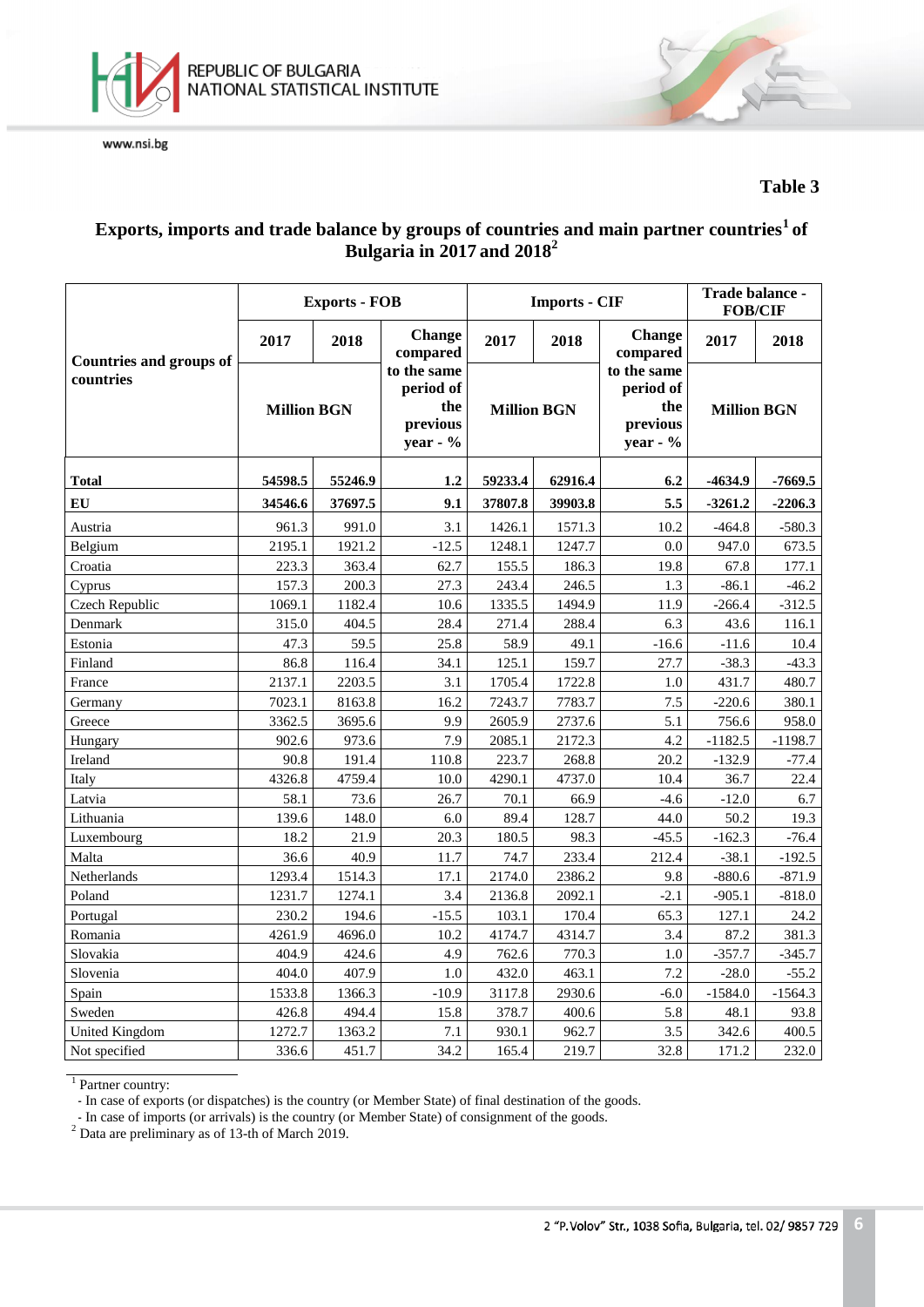

### **Table 3**

### **Exports, imports and trade balance by groups of countries and main partner countries<sup>1</sup>of Bulgaria in 2017 and 2018 2**

(Continued)

|                                             |                    | <b>Exports - FOB</b> |                                                           |                    | <b>Imports - CIF</b> | Trade balance -<br><b>FOB/CIF</b>                          |                    |           |
|---------------------------------------------|--------------------|----------------------|-----------------------------------------------------------|--------------------|----------------------|------------------------------------------------------------|--------------------|-----------|
|                                             | 2017               | 2018                 | <b>Change</b><br>compared                                 | 2017<br>2018       |                      | <b>Change</b><br>compared                                  | 2017               | 2018      |
| <b>Countries and groups of</b><br>countries | <b>Million BGN</b> |                      | to the same<br>period of<br>the<br>previous<br>year - $%$ | <b>Million BGN</b> |                      | to the same<br>period of<br>the<br>previous<br>year - $\%$ | <b>Million BGN</b> |           |
| <b>Non-EU</b> countries                     | 20051.9            | 17549.4              |                                                           | 21425.6            | 23012.6              | 7.4                                                        | $-1373.7$          | $-5463.2$ |
| CIS <sup>3</sup>                            | 2119.7             | 1455.1               | $-31.4$                                                   | 7205.2             | 7295.2               | 1.2                                                        | $-5085.5$          | $-5840.1$ |
| of which:                                   |                    |                      |                                                           |                    |                      |                                                            |                    |           |
| Kazakhstan                                  | 49.2               | 49.5                 | 0.6                                                       | 27.3               | 8.9                  | $-67.4$                                                    | 21.9               | 40.6      |
| <b>Russian Federation</b>                   | 1448.9             | 745.6                | $-48.5$                                                   | 6068.2             | 6121.7               | 0.9                                                        | $-4619.3$          | $-5376.1$ |
| Ukraine                                     | 294.4<br>361.4     |                      | 22.8                                                      | 896.4              | 934.6                | 4.3                                                        | $-602.0$           | $-573.2$  |
| OECD <sup>4</sup>                           | 6741.4             | 6242.0               | $-7.4$                                                    | 5410.0             | 6031.5               | 11.5                                                       | 1331.4             | 210.5     |
| of which:                                   |                    |                      |                                                           |                    |                      |                                                            |                    |           |
| Canada                                      | 102.1              | 134.0                | 31.2                                                      | 128.3              | 128.3                | 0.0                                                        | $-26.2$            | 5.7       |
| Israel                                      | 212.9              | 128.9                | $-39.5$                                                   | 99.6               | 79.4                 | $-20.3$                                                    | 113.3              | 49.5      |
| Japan                                       | 81.8               | 81.6                 | $-0.2$                                                    | 205.9              | 273.4                | 32.8                                                       | $-124.1$           | $-191.8$  |
| Korea, Republic of                          | 115.4              | 177.0                | 53.4                                                      | 222.2              | 297.6                | 33.9                                                       | $-106.8$           | $-120.6$  |
| Turkey                                      | 4853.3             | 4228.9               | $-12.9$                                                   | 3733.9             | 3935.4               | 5.4                                                        | 1119.4             | 293.5     |
| <b>United States</b>                        | 797.6              | 929.9                | 16.6                                                      | 454.4              | 568.3                | 25.1                                                       | 343.2              | 361.6     |
| EFTA <sup>5</sup>                           | 404.5              | 380.3                | $-6.0$                                                    | 477.4              | 550.6                | 15.3                                                       | $-72.9$            | $-170.3$  |
| of which:                                   |                    |                      |                                                           |                    |                      |                                                            |                    |           |
| Norway                                      | 78.7               | 77.1                 | $-2.0$                                                    | 60.0               | 68.5                 | 14.2                                                       | 18.7               | 8.6       |
| Switzerland                                 | 322.8              | 298.1                | $-7.7$                                                    | 414.4              | 478.4                | 15.4                                                       | $-91.6$            | $-180.3$  |

<sup>1</sup> Partner country:

- In case of exports (or dispatches) is the country (or Member State) of final destination of the goods.

- In case of imports (or arrivals) is the country (or Member State) of consignment of the goods.

<sup>2</sup> Data are preliminary as of 13-th of March 2019.

<sup>3</sup> CIS includes: Azerbaijan; Armenia; Belarus; Kazakhstan; Kyrgyz Republic; Moldova, Republic of; Russian Federation; Tajikistan; Turkmenistan; Uzbekistan and Ukraine.

<sup>4</sup> OECD includes: Australia; Virgin Islands (US); United States; Iceland; Canada; Mexico; New Zealand; Norway; Korea, Republic of; Turkey; Switzerland; Japan; Israel and Chile.

<sup>5</sup> EFTA includes: Norway; Switzerland; Iceland and Liechtenstein.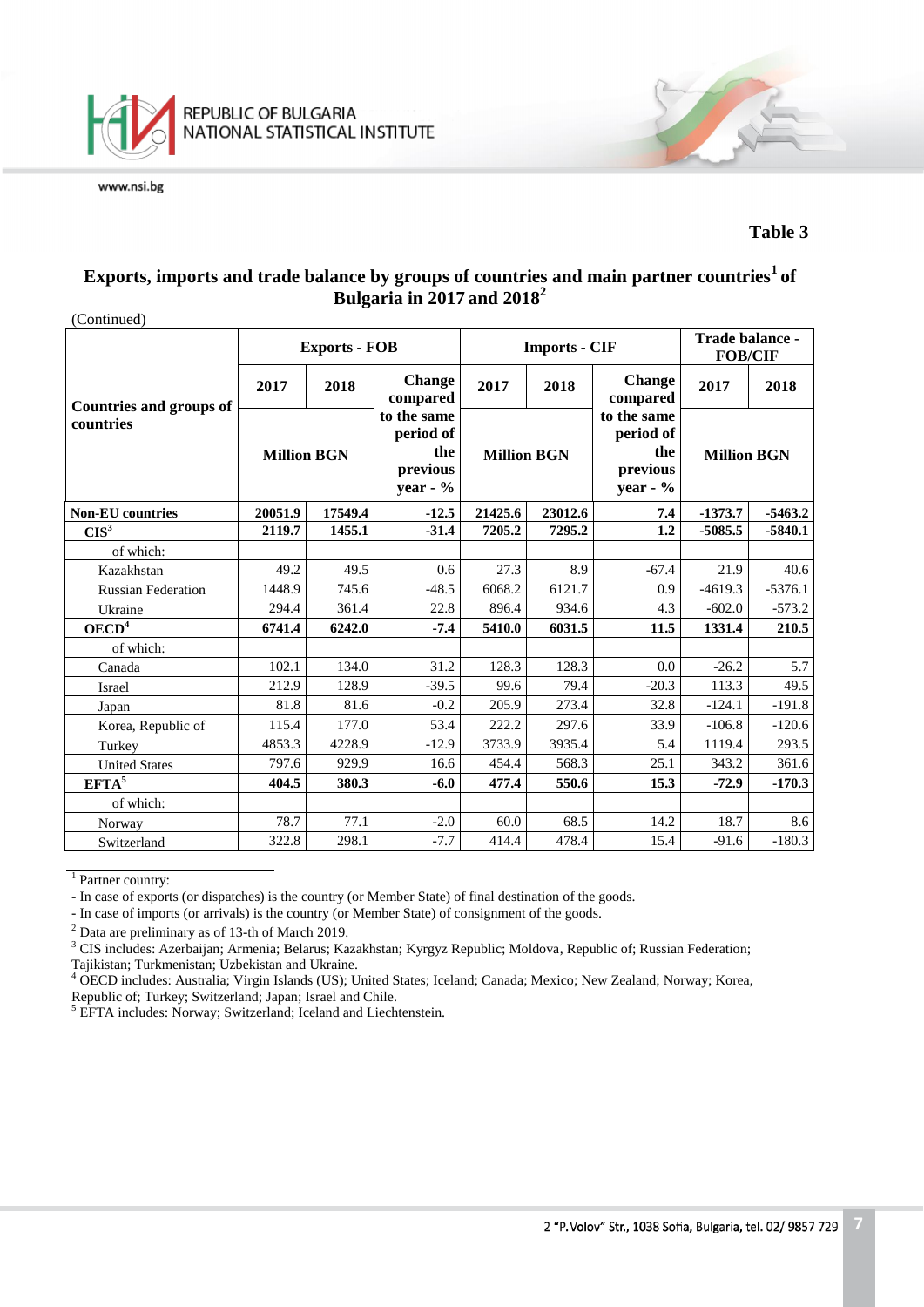

### **Table 3**

## **Exports, imports and trade balance by groups of countries and main partner countries<sup>1</sup>of Bulgaria in 2017 and 2018 2**

| (Continued and end)            |                    |                      |                                                            |        |                      |                                                            |                    |           |
|--------------------------------|--------------------|----------------------|------------------------------------------------------------|--------|----------------------|------------------------------------------------------------|--------------------|-----------|
|                                |                    | <b>Exports - FOB</b> |                                                            |        | <b>Imports - CIF</b> | Trade balance -<br><b>FOB/CIF</b>                          |                    |           |
| <b>Countries and groups of</b> | 2017               | 2018                 | <b>Change</b><br>compared                                  | 2017   | 2018                 | <b>Change</b><br>compared                                  | 2017               | 2018      |
| countries                      | <b>Million BGN</b> |                      | to the same<br>period of<br>the<br>previous<br>year - $\%$ |        | <b>Million BGN</b>   | to the same<br>period of<br>the<br>previous<br>year - $\%$ | <b>Million BGN</b> |           |
| <b>Countries not included</b>  |                    |                      |                                                            |        |                      |                                                            |                    |           |
| in the upper groups            |                    |                      |                                                            |        |                      |                                                            |                    |           |
| Albania                        | 155.7              | 163.7                | 5.1                                                        | 35.5   | 34.3                 | $-3.4$                                                     | 120.2              | 129.4     |
| Bosnia and Herzegovina         | 136.0              | 118.9                | $-12.6$                                                    | 77.5   | 43.6                 | $-43.7$                                                    | 58.5               | 75.3      |
| <b>Brazil</b>                  | 55.8               | 58.2                 | 4.3                                                        | 38.1   | 86.7                 | 127.6                                                      | 17.7               | $-28.5$   |
| China                          | 1329.0             | 1463.0               | 10.1                                                       | 2171.2 | 2575.6               | 18.6                                                       | $-842.2$           | $-1112.6$ |
| Egypt                          | 927.6              | 447.9                | $-51.7$                                                    | 1098.8 | 1025.7               | $-6.7$                                                     | $-171.2$           | $-577.8$  |
| Georgia                        | 351.5              | 342.5                | $-2.6$                                                     | 585.5  | 644.6                | 10.1                                                       | $-234.0$           | $-302.1$  |
| India                          | 211.3              | 180.4                | $-14.6$                                                    | 273.9  | 381.2                | 39.2                                                       | $-62.6$            | $-200.8$  |
| Indonesia                      | 55.1               | 37.5                 | $-31.9$                                                    | 92.9   | 333.2                | 258.7                                                      | $-37.8$            | $-295.7$  |
| Iran, Islamic Republic of      | 118.9              | 76.3                 | $-35.8$                                                    | 105.2  | 64.1                 | $-39.1$                                                    | 13.7               | 12.2      |
| Peru                           | 30.5               | 25.2                 | $-17.4$                                                    | 47.8   | 82.8                 | 73.2                                                       | $-17.3$            | $-57.6$   |
| Republic of North              |                    |                      |                                                            |        |                      |                                                            |                    |           |
| Macedonia                      | 796.3              | 824.5                | 3.5                                                        | 641.7  | 628.3                | $-2.1$                                                     | 154.6              | 196.2     |
| Serbia                         | 927.2              | 1034.1               | 11.5                                                       | 1183.4 | 1235.1               | 4.4                                                        | $-256.2$           | $-201.0$  |
| Singapore                      | 471.6              | 493.2                | 4.6                                                        | 68.8   | 76.9                 | 11.8                                                       | 402.8              | 416.3     |
| South Africa                   | 126.8              | 296.7                | 134.0                                                      | 59.1   | 70.5                 | 19.3                                                       | 67.7               | 226.2     |
| Syrian Arab Republic           | 39.8               | 32.8                 | $-17.6$                                                    | 0.6    | 0.6                  | 0.0                                                        | 39.2               | 32.2      |
| Taiwan                         | 62.6               | 54.4                 | $-13.1$                                                    | 197.8  | 222.9                | 12.7                                                       | $-135.2$           | $-168.5$  |
| <b>United Arab Emirates</b>    | 321.5              | 193.7                | $-39.8$                                                    | 53.5   | 52.8                 | $-1.3$                                                     | 268.0              | 140.9     |
| Viet Nam                       | 59.9               | 54.8                 | $-8.5$                                                     | 85.3   | 92.2                 | 8.1                                                        | $-25.4$            | $-37.4$   |

<sup>1</sup> Partner country:

- In case of exports (or dispatches) is the country (or Member State) of final destination of the goods.

- In case of imports (or arrivals) is the country (or Member State) of consignment of the goods.

<sup>2</sup> Data are preliminary as of 13-th of March 2019.

'0' - figure less than half of the unit used.